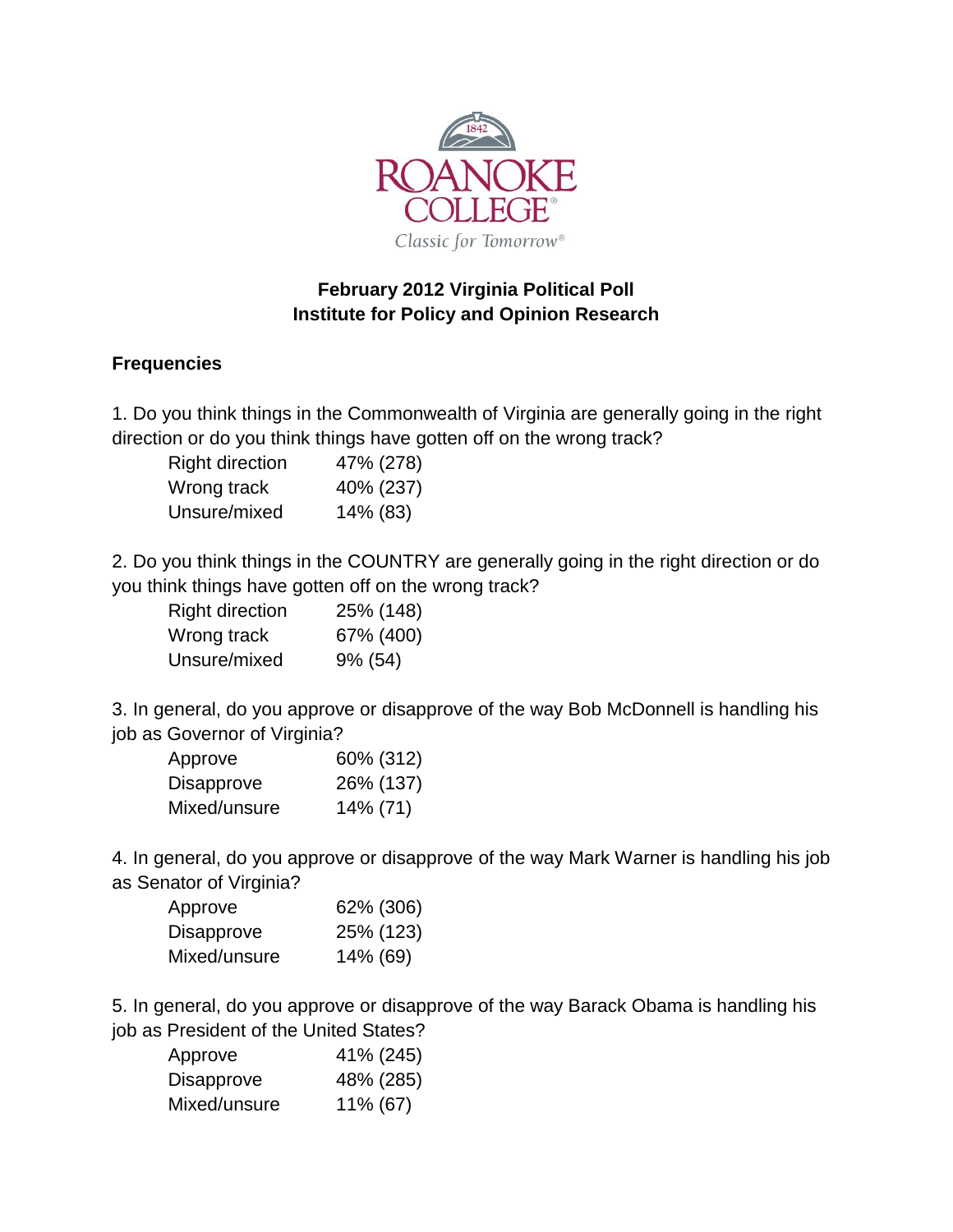6. In general, do you approve or disapprove of the way Congress is handling its job?

| Approve           | 11% (66)    |
|-------------------|-------------|
| <b>Disapprove</b> | 76% (442)   |
| Mixed/unsure      | $12\% (71)$ |

7. What do you think is the most important problem facing the country today?

| Economy               | 43% (259)  |
|-----------------------|------------|
| Unemployment/jobs     | 24% (141)  |
| <b>Budget deficit</b> | $9\%$ (52) |
| All others            | 24% (144)  |

Please tell me if you have a generally favorable or unfavorable impression of the following people or if you don't know enough about them to have formed an opinion.

## 8. President Barack Obama

| Favorable                            | 44% (262) |
|--------------------------------------|-----------|
| Unfavorable                          | 44% (262) |
| Mixed/unsure                         | 11% (67)  |
| 9. Governor Bob McDonnell            |           |
| Favorable                            | 57% (284) |
| Unfavorable                          | 26% (129) |
| Mixed/unsure                         | 18% (87)  |
| 10. Lieutenant Governor Bill Bolling |           |
| Favorable                            | 45% (117) |
| Unfavorable                          | 28% (73)  |
| Mixed/unsure                         | 28% (72)  |
| 11. Attorney General Ken Cuccinelli  |           |
| Favorable                            | 48% (176) |
| Unfavorable                          | 33% (121) |
| Mixed/unsure                         | 19% (68)  |
| 12. Mitt Romney                      |           |
| Favorable                            | 28% (146) |
| Unfavorable                          | 48% (247) |
| Mixed/unsure                         | 24% (124) |
|                                      |           |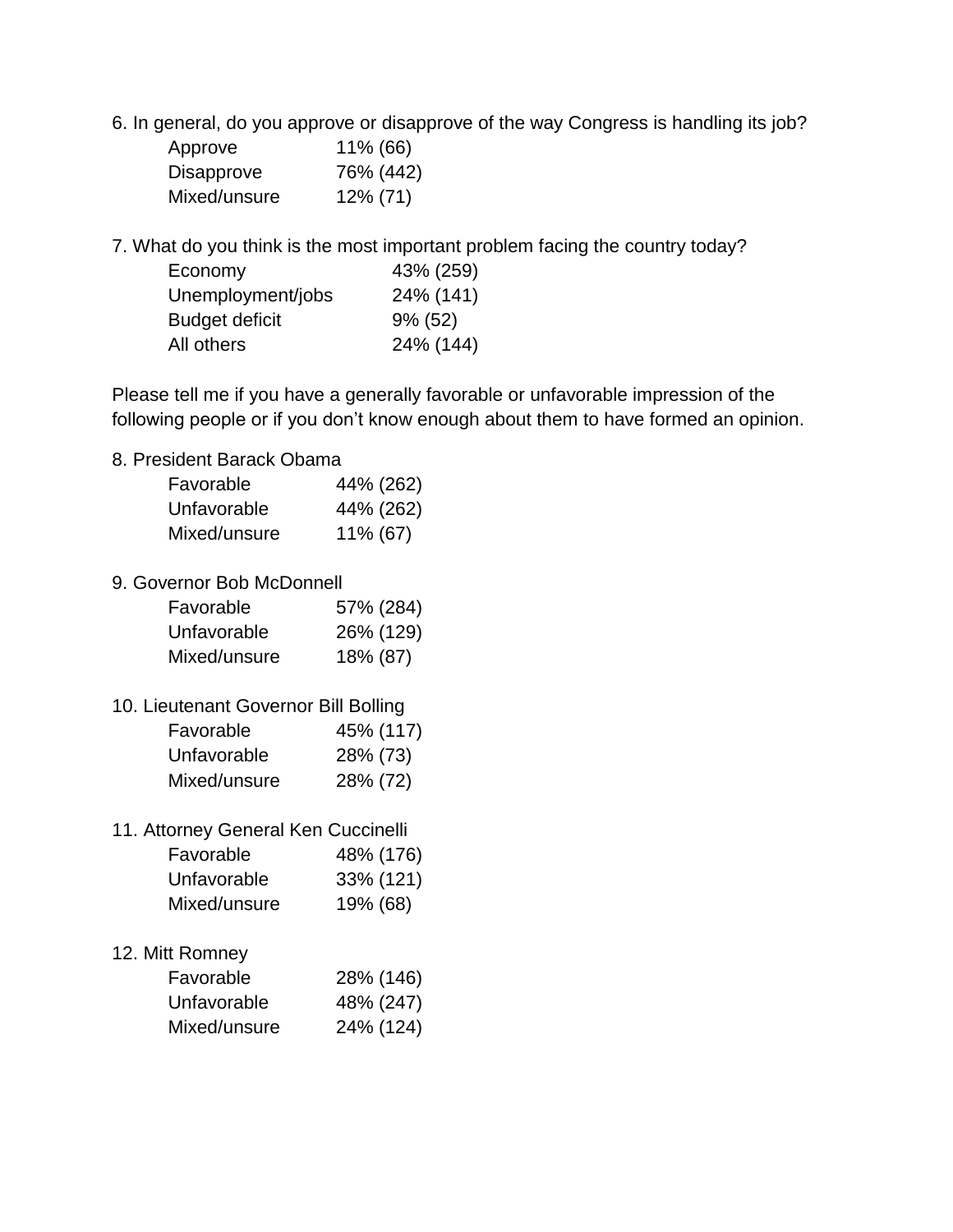| 13. Newt Gingrich |           |  |
|-------------------|-----------|--|
| Favorable         | 21% (111) |  |
| Unfavorable       | 64% (337) |  |
| Mixed/unsure      | 15% (81)  |  |
| 14. Ron Paul      |           |  |
| Favorable         | 26% (124) |  |
| Unfavorable       | 54% (255) |  |
| Mixed/unsure      | 19% (90)  |  |
| 15. Rick Santorum |           |  |
| Favorable         | 35% (167) |  |
| Unfavorable       | 47% (223) |  |
| Mixed/unsure      | 18% (86)  |  |

16. Who do you think is MOST responsible for the current economic conditions in the United States? [ROTATE] President Obama., former President George W. Bush, Republicans in Congress, Democrats in Congress, or financial institutions?

| <b>President Obama</b>          | 19% (114)  |
|---------------------------------|------------|
| Former President George W. Bush | 23% (135)  |
| <b>Republicans in Congress</b>  | 11% (64)   |
| Democrats in Congress           | $9\%$ (53) |
| <b>Financial institutions</b>   | 22% (131)  |
| Unsure/Someone else             | 17% (100)  |

17. Are you registered to vote in Virginia?

| <b>Yes</b> | 89% (537) |
|------------|-----------|
| <b>No</b>  | 12% (70)  |

18. If the election for United States Senate were held today and the two candidates were [ROTATE] George Allen and Tim Kaine, would you vote for

| George Allen     | 45% (261) |
|------------------|-----------|
| <b>Tim Kaine</b> | 37% (217) |
| Uncertain        | 19% (108) |

19. And if the election for President were held today, and the candidates were Barack Obama and Mitt Romney, would you vote for [ROTATE] Barack Obama, the Democrat or Mitt Romney, the Republican?

| Obama     | 42% (249) |
|-----------|-----------|
| Romney    | 43% (255) |
| Uncertain | 16% (93)  |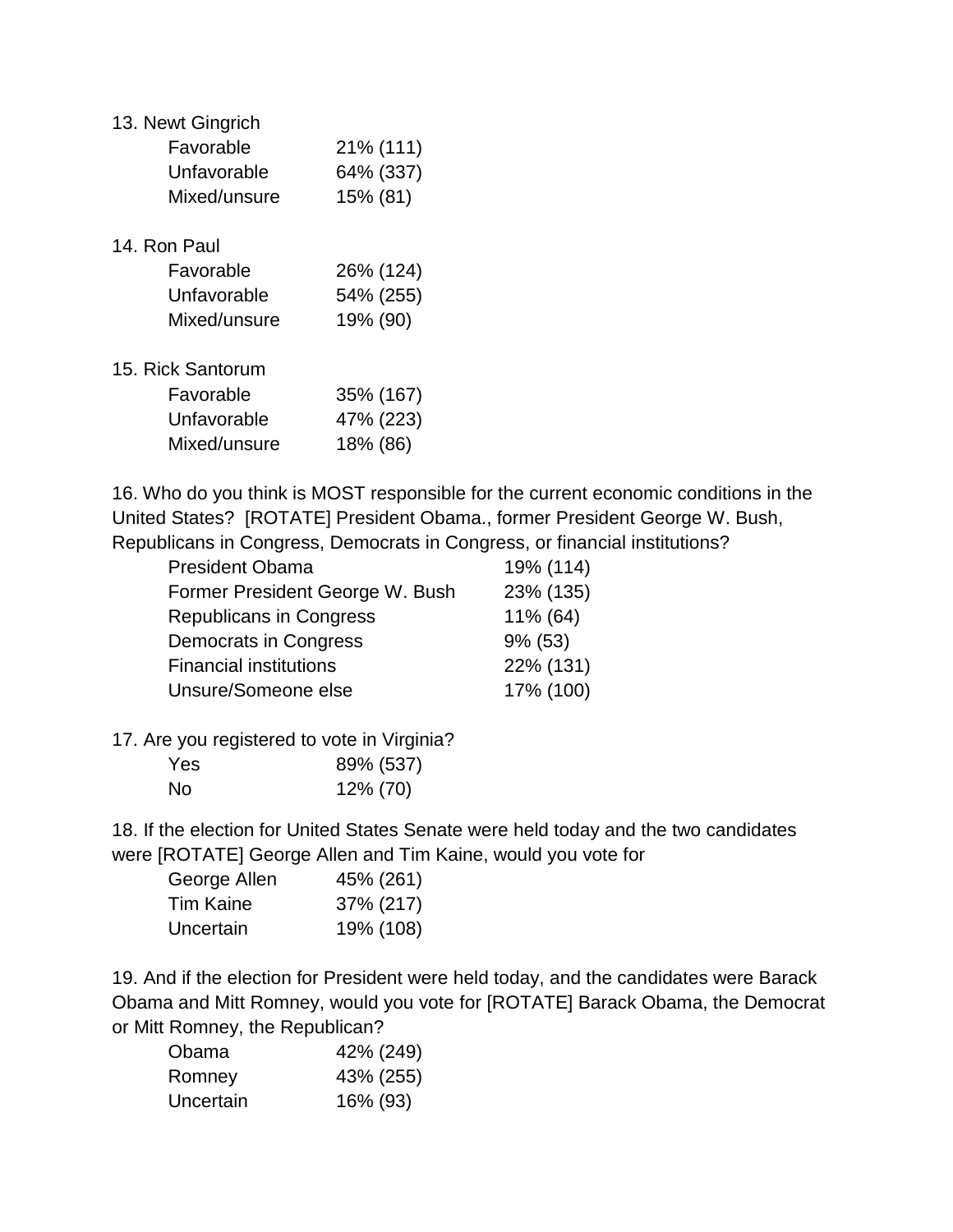20. Suppose the Republican Party nominated Newt Gingrich for President. Would you vote for [ROTATE] Obama or Gingrich?

| Obama     | 48% (287) |
|-----------|-----------|
| Gingrich  | 37% (217) |
| Uncertain | 15% (90)  |

21. If Ron Paul was the Republican candidate, would you vote for [ROTATE] Obama or Paul?

| Obama     | 45% (269) |
|-----------|-----------|
| Paul      | 35% (209) |
| Uncertain | 20% (115) |

22. If Rick Santorum was the Republican candidate, would you vote for [ROTATE] Obama or Santorum?

| Obama     | 45% (267) |
|-----------|-----------|
| Santorum  | 39% (233) |
| Uncertain | 16% (96)  |

23. Now, I'd like to ask some questions about you. How old are you?

| 18-29       | $10\%$ (61) |
|-------------|-------------|
| 30-49       | 34% (209)   |
| 50-64       | 37% (224)   |
| 65 or older | 19% (113)   |

24. Code respondent's sex

| Male   | 48% (292) |
|--------|-----------|
| Female | 52% (315) |

25. How much education have you completed?

| Less than high school              | 4% (26)   |
|------------------------------------|-----------|
| <b>High School</b>                 | 20% (119) |
| Some college/tech school 20% (119) |           |
| Associate's degree                 | 8% (46)   |
| Bachelor's degree                  | 32% (191) |
| Advanced degree                    | 17% (101) |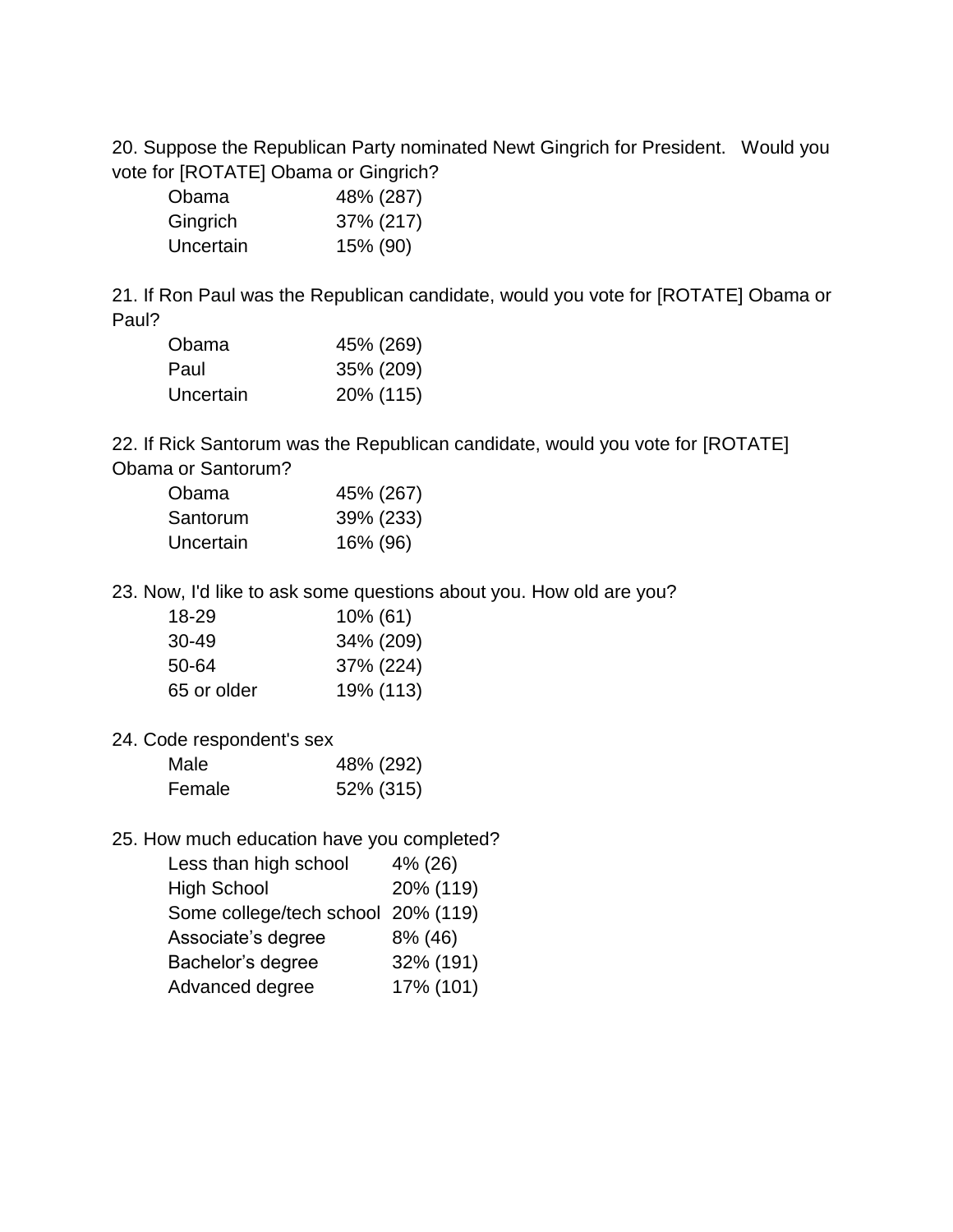26. I'm going to read several income groups. When I come to the group that includes your annual family income, please stop me.

| Less than \$20,000  | 10% (52)  |
|---------------------|-----------|
| \$20,001-\$35,000   | 12% (65)  |
| \$35,001-\$50,000   | 16% (83)  |
| \$50,001-\$75,000   | 18% (94)  |
| \$75,001-\$100,000  | 17% (87)  |
| More than \$100,000 | 28% (144) |
|                     |           |

27. What is your race?

| White            | 78% (472) |
|------------------|-----------|
| African-American | 16% (95)  |
| Other            | 7% (40)   |

28. In what county do you live? [IF NOT IN COUNTY, THEN WHICH CITY. IF THERE IS A CITY AND COUNTY WITH THE SAME NAME, ASK IF THEY LIVE IN CITY OR COUNTY.] RECODED TO REGION

| Southwest Virginia         | 19% (116) |
|----------------------------|-----------|
| Shenandoah Valley          | 15% (92)  |
| Southside                  | 7% (40)   |
| <b>Central VA/Richmond</b> | 20% (121) |
| Northern VA                | 22% (131) |
| <b>Tidewater</b>           | 18% (106) |

29. Politically speaking, do you consider yourself to be liberal, moderate or conservative?

| Liberal      | 17% (100) |
|--------------|-----------|
| Moderate     | 35% (199) |
| Conservative | 43% (249) |
| Other        | 5% (28)   |

30. And would you describe your political party affiliation as Democrat, Republican, Independent, some other party or no affiliation?

| 28% (154) |
|-----------|
| 30% (161) |
| 31% (168) |
| 10% (62)  |
|           |